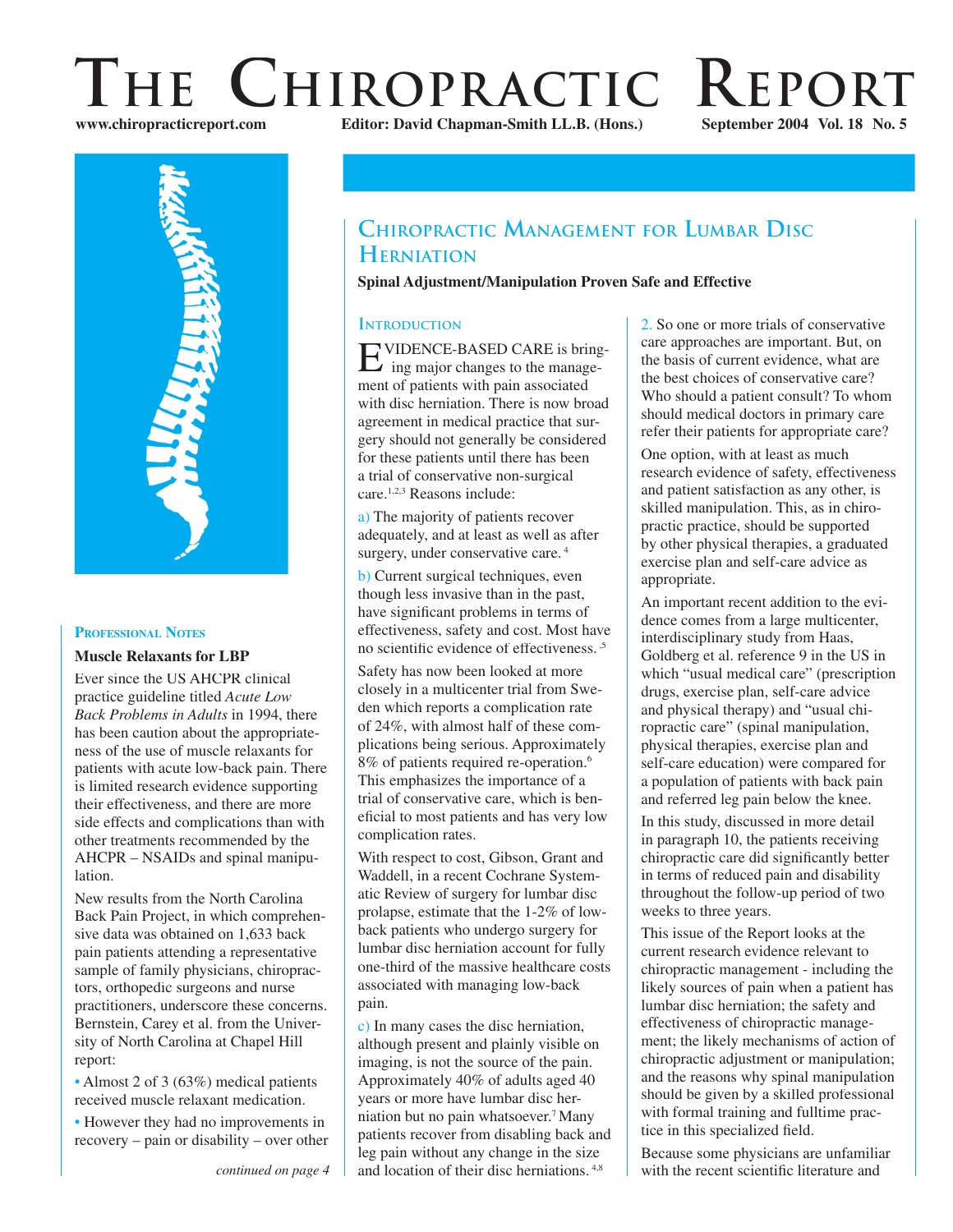#### **Main Article** *continued from page 1*

may still have concerns about the safety of manual care in the presence of disc herniation, that issue, which is the subject of a recent comprehensive review by Oliphant in Canada,<sup>10</sup> is dealt with in some detail.

### **B. MECHANISMS OF HERNIATION**

3. There are two basic mechanisms of disc herniation, illustrated in Figure 1, which are:

(a) Sudden prolapse. This occurs as a result of a sudden load or force on the disc while the spine is in flexion. This is the type of disc herniation seen in many industrial lifting injuries.

(b) Gradual Prolapse. Repetitive or prolonged loads fatigue the outer annulus of the disc. The annulus creeps over time at its weak points, the posterior boundaries, and finally herniates.

Disc herniation may be contained (where there is a protrusion but the outer annulus remains intact) or uncontained (where the contents of the nucleus completely penetrate the annulus and prolapse into the vertebral canal).

# **C. SOURCES OF PAIN**

1. **Three-Joint Complex** There are three points of contact between adjacent vertebrae in the spine – the intervertebral disc and, at the back of the vertebrae on each side, the two facet or zygapophyseal joints. These comprise the 'three-joint complex', to use the term coined by the North American orthopedic surgeon Kirkaldy-Willis.

Any loss of height and normal mechanical movement at the disc, as occurs with herniation, inevitably alters function at the facets. These are richly innervated with pain-sensitive nerve fibers, much more so than the disc. Where there is disc degeneration there will likely be facet degeneration. Pain may arise from any or all of the three elements in the three-joint complex.

2. **Disc Pain**. Experts agree that pain directly from the disc herniation is primarily from nerve root sleeve edema and other inflammatory responses around the disc material – not the pressure of nuclear material on the nerve root. 4,8 Cassidy, Thiel and Kirkaldy-Willis, reviewing the evidence for this, note:

a) Animal studies have confirmed the inflammatory effect of the nucleus and the presence of immunoglobulin G in the disc.

b) Many disc herniation patients with sciatica who go to surgery have swelling and inflammation around the nerve root regardless of the size or extent of the disc herniation.

c) In their clinics, where side-posture manipulation has been used in the management of patients with herniation and back pain, they have noticed "little to no correlation between the size of the herniation and the patient's syndrome or response to manipulative therapy."

They conclude that pain from disc herniation is due to inflammation. Other neurological signs where present, such as loss of sensation, motor power and reflex, are the result of nerve compression.

1. **Joint Pain**. Much of the pain associated with disc herniation may in fact come from related dysfunction or subluxation at the facet joints. With respect to this:

a) Many studies, including that by neuroradiologists Bozzao, Gallucci et al.<sup>8</sup> discussed below under natural history, confirm the experience of Cassidy et al. just referred to – that there is no correlation between treatment, clinical result and the size and position of the herniation. This suggests that pain may often be from related mechanical dysfunction at another site, as for example at the richly innervated facet joints. So does the fact that many people have disc herniation with no pain or disability.

 $\mathbf b$ ) Mooney and Robertson,<sup>11</sup> reporting on 100 consecutive cases of sciatica treated with facet blocks, have demonstrated that the lumbar facet joints can give rise to symptoms indistinguishable from those ascribed to disc herniation.

c) Many chiropractic and medical researchers consider that the effectiveness of skilled manipulation, discussed below, can primarily be explained as the alleviation of pain from overlying facet joint dysfunctional or subluxation.<sup>12,13,14</sup>

An interesting eyewitness account comes from Chrisman et al.<sup>15</sup> who performed side-posture lumbar manipulations during disc operations to observe the effects directly. They report "neither the nerve root nor the disc protrusion moved perceptibly, but the laminae moved apart by as much as 5mm markedly stretching the lower fibers of the ligamentum flavum and the superior lateral joint (facet) capsule."

**The Chiropractic Report** is an international review of professional and research issues published six times annually. You are welcome to use extracts from this Report. Kindly acknowledge the source. Subscribers may photocopy the Report or order additional copies (.75 cents each – minimum of 20 copies plus shipping) for personal, non-commercial use in association with their practices. However, neither the complete Report nor the majority or whole of the leading article may be reproduced in any other form without written permission. **Subscription**: for rates and order form, see page 8. For information or orders visit www.chiropracticreport.com or telephone 416.484.9601, fax 416.484.9665.

#### **Editorial Board**

Daniele Bertamini DC, *Italy* Alan Breen DC PhD, *England* Peter Gale DC, *United States* Scott Haldeman DC MD PhD, *United States* Donald J. Henderson DC, *Canada* Reginald Hug DC, *United States* William Kirkaldy-Willis MD, *Canada* Dana Lawrence DC, *United States* Miriam A. Minty DC, *Australia* Michael Pedigo DC, *United States* Lindsay Rowe MAppSc(Chiropractic) MD, DACBR, FCCR, FACCR, FICC, DRACR, *Australia* Louis Sportelli DC, *United States* Aubrey Swartz MD, *United States*

Changes of mailing instructions should be sent to The Chiropractic Report, 203–1246 Yonge Street, Toronto, Ontario, Canada M4T 1W5, telephone 416.484.9601, fax 416.484.9665. Printed by Harmony Printing Limited, 416.232.1472. Copyright © 2004 Chiropractic Report Inc. **ISBN 0836-144**

In other words, strong movement at the facets, none at the disc.

# **D. NATURAL HISTORY**

8. For most patients there is spontaneous reduction in the size of disc herniation (RDH) over a period of months. The exact causes of this RDH or shrinkage of disc material are unknown but probable causes are:

a) Resorbtion – related to the lack of nutrients supplied by the disc.

 $\mathbf b$ ) Desiccation – due to the lack of hydrophillic proteoglycans.

c) Phagocytosis – stimulated by the inflammatory response to the acute phase of disc herniation.4

A sizeable sub-group of individuals achieve a reasonable recovery over 1 to 3 months without any treatment. However there is little correlation between RDH and improvement, and treatment is recommended for all. This should initially be non-surgical unless there is major or progressive neurological deficit.

In a thorough study relative to natural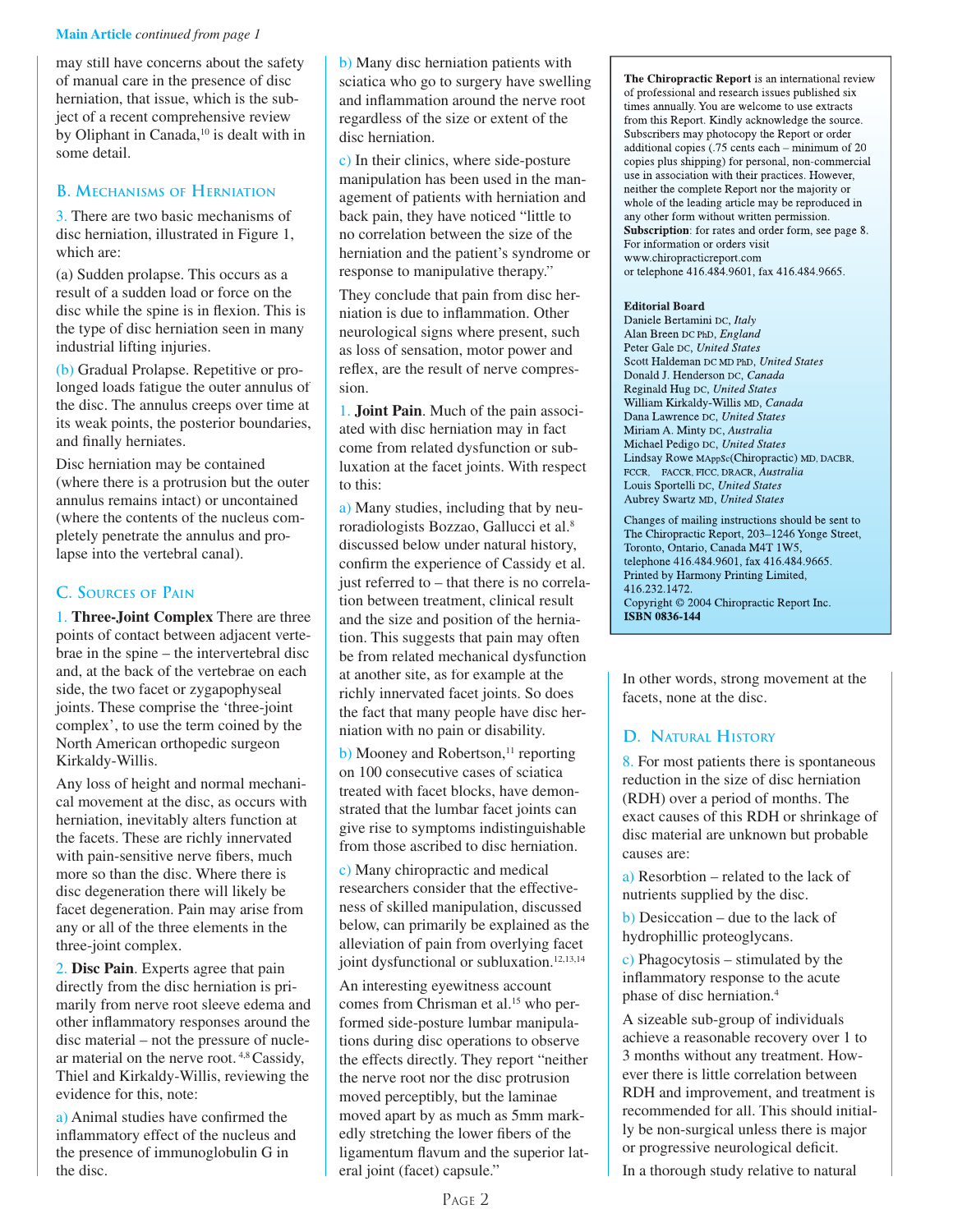history Bozzao, Gallucci et al. performed repeat magnetic resonance imaging (MRI) on 69 patients with confirmed lumbar disc herniation treated by conservative methods (bed rest, education, manipulation and physical therapy) at their clinics at the University of Rome, Italy. 43 of these patients had experienced leg pain for 1 to 3 months before the first MRI, 26 had experienced lumbar pain for longer than 3 months. Repeat MRIs were an average of 11 months (range 6 to 15 months) after the initial MRI. It was found:

a) On re-examination, 4 of the 69 had new herniations at different spinal levels.

b) Of the remaining 65, all treated conservatively:

- 31 (48%) had RDH higher than 70%,
- $\cdot$  10 (15%) had RDH between 30% and 70%,

• 19 (29%) had no appreciable change in the size of the herniation, and

• 5 (8%) had an increase in the size of the disc herniation.

In summary, 63% (41) had a natural reduction of size of disc herniation of 30% or more.

c) Most interestingly, however, no correlations at all were found between the natural history of the herniation (i.e. whether or not it had reduced or increased in size at repeat MRI, and by how much) and each of:

- age,
- location of the herniation,
- time between the MRI studies
- and, most interestingly of all,
- continuing symptoms or clinical results.

The one positive correlation found was between the initial size of the herniation and the degree of reduction – the largest herniations had the largest spontaneous reduction in size over time.

The authors conclude that "lumbar disc herniation is primarily



a non-surgical disease" that should be treated by conservative methods.

### **E. EFFECTIVENESS OF MANIPULATION**

9. Since the early 1990s there has been sufficient research evidence to support the conclusion, made by Cassidy et al. in 1993, that "the effectiveness of side-posture manipulation for lumbar disc herniation has been established."4 At that time they reviewed the studies published, which included:

a) A controlled trial by Nwuga<sup>16</sup> showing that lumbar, sideposture, rotation manipulation was superior to conventional conservative medical care (physical therapy, comprising heat, exercise and postural education). At six weeks follow-up manipulated patients showed significantly greater improvement of spinal mobility and straight leg-raising than patients in the physiotherapy group.

The trial population comprised 51 consecutive patients with disc protrusion confirmed by myelography and electrodiagnosis. All were experiencing back pain and pain and/or numbness to the leg arising from reflex changes apparently associated with root compression.

i) The study group of 25 received rotational lumbar manipulation and back education 3 times weekly for 4 weeks. The comparison group of 26 received conventional physical therapy department care (diathermy (heat), exercises, and back education) at the same frequency over the same period of time.

ii) Pre and post (at 6 weeks) treatment measurements were made for various ranges of lumbar spinal motion (flexion and extension, total side flexion, total lumbar rotation) and straightleg raising.

iii) Prior to treatment there was no significant difference between the two patient groups on any of these parameters. Following treatment those receiving manipulation showed a statistically significant improvement on all measures compared with those receiving conventional medical therapy. It was concluded that manipulation was the superior treatment.

b) Several prospective studies,  $17-20$  showing that 50-80% of patients with lumbar disc herniation are relieved by side-posture manipulation. The largest, by Kuo and Loh, <sup>19</sup> involved a series of 517 patients over an eight year study period. All had a diagnosis of lumbar disc protrusion and were referred for manipulative therapy. 77% had a favourable response, defined as relief of pain at least to the extent that the patient could perform daily activities of living.

c) Cassidy et al. also reported on a series of 15 patients at their outpatient clinic. For these:

i) All received side-posture manipulation for lumbar disc herniation with a view to reducing pain through improved mobility of the spine.

ii) 14 of the 15 obtained significant clinical improvement and relief of pain after a 2-3 week course of manipulation.

iii) CT scans before and three months after treatment showed that in most cases, notwithstanding clinical improvement, the appearance of the disc herniation remained unchanged.

10. Subsequently there have been cases and case series supporting the effectiveness of chiropractic manipulation from Slosberg,<sup>21</sup> Stern, Coté et al., <sup>22</sup> Crawford and Hannon, <sup>23</sup> and BenEliyahu.<sup>24</sup> And now there is the major US study from Mitchell Haas, DC from the Western States Chiropractic Col-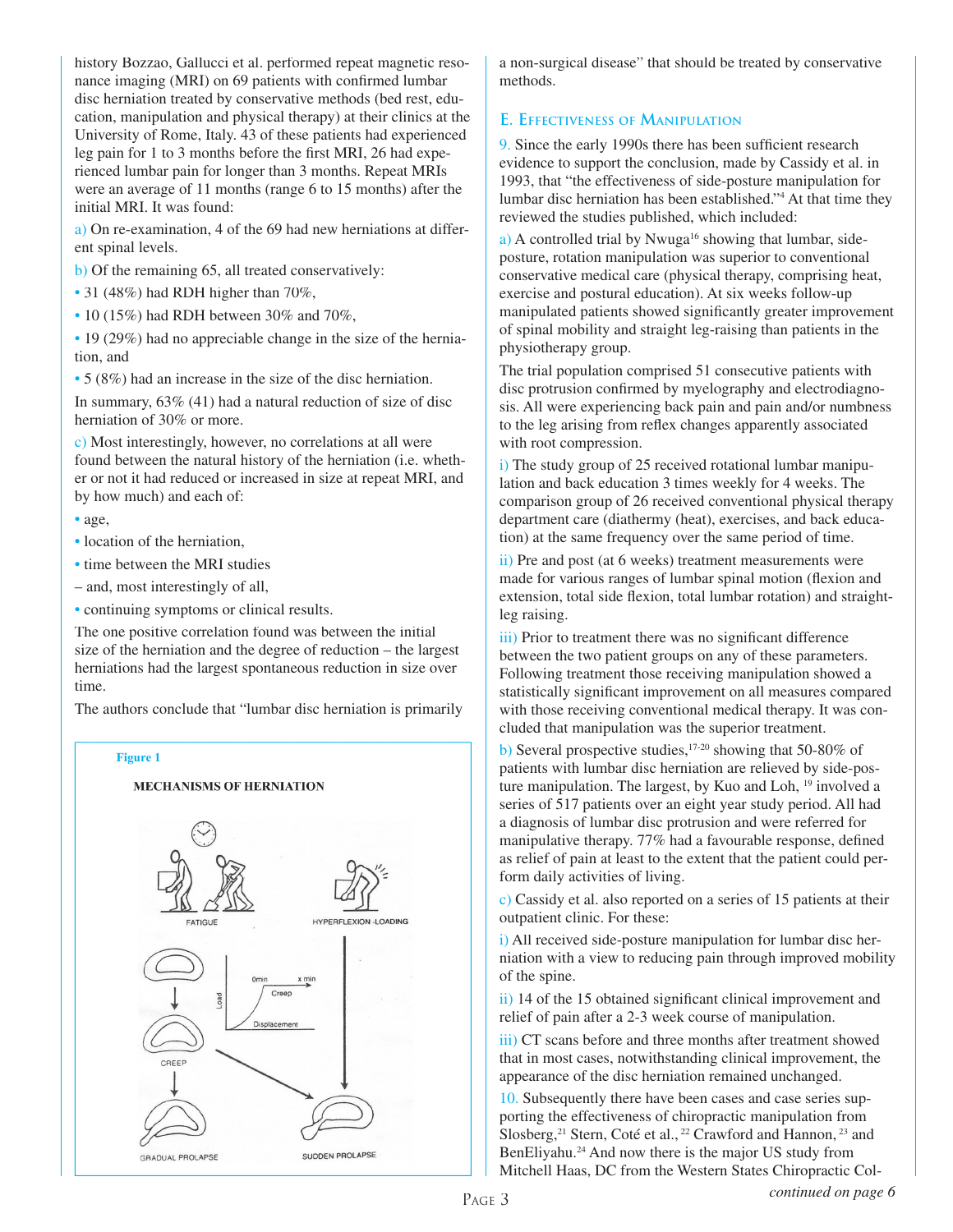# **THE CHIROPRACTIC WORLD**

#### **Muscle Relaxants for LBP**

*continued from page 1*

patients, including those receiving NSAIDs and chiropractic management. Further than this those receiving muscle relaxants "had somewhat slower recovery from the episode of back pain" than others, and this finding remained true after controlling for baseline functional status, age, workers' compensation status, and use of NSAIDs.

(Bernstein E, Carey TS, Garrett JM(2004) *The Use of Muscle Relaxant Medications in Acute Low Back Pain*, Spine 19(12):1346-1351)

### **NSAIDS - REAL RISKS AND HARM UNKNOWN**

A major new study published in the *British Medical Journal* explains that the real risk rates and harm from the use of nonsteroidal anti-inflammatory drugs (NSAIDs) are not known. This is because participants in NSAIDs drug trials "were mainly patients known to have benefited from NSAIDs and in whom the risk of adverse events was small." For example "those with toxicity to NSAIDs or at risk of gastrointestinal or renal problems were specifically excluded," and those over age 75 are excluded from most trials.

Although the quality of trials was generally good "some aspects of the reporting of these trials was poor." In particular "serious gastrointestinal events such as bleeding were poorly reported" and "other serious adverse events (including renal toxicity) were not mentioned in any trial."

In this study, under the auspices of the Medical Research Council and led by Professor Paul Dieppe from the Department of Social Medicine, University of Bristol, there was a comparison of patients in the trials and patients who actually use NSAIDs in the community. The study focused on osteoarthritis (OA), because NSAIDs are used primarily for arthritis and OA is the most common form. The study's overall conclusions are that the risks of NSAIDs use are under-represented in the controlled trials which, apart from excluding many types of patients at risk and focusing on those known to be benefiting from NSAIDs, are small (average size 67 patients) and brief (mostly focusing on use for a period of six weeks or less, whereas NSAIDs are commonly used over a much longer period in the community). More community studies now need to be done.

Terrett has reported that there are 32,000 hospitalizations and 3,2000 deaths per year in the US because of GI bleeding and other complications for patients receiving NSAIDs for OA. (*Current Concepts in Vertebrobasilar Complications following Spinal Manipulation*, Terrett AGJ, 2nd edition 2001, NCMIC, West Des Moines, IA, 118-119.) These figures may now be conservative. Prolonged use of NSAIDs should be avoided if possible.

# **BIOMED CENTRAL – A NEW ELECTRONIC RESOURCE**

#### www.biomedcentral.com

BioMed Central is an independent publishing house providing immediate, free, electronic access to peer-reviewed biomedical research. It already has a portfolio of over 100 journals, one of which is BMC Musculoskeletal Disorders.

To illustrate how speedy this publishing is compared with traditional journal publishing, a new study of motion palpation submitted by Humphreys, Delahaye and Peterson of the Canadian Memorial Chiropractic College on April 21, 2004 was accepted and published after peer review on June 15, 2004. This study, titled *An Investigation into the Validity of Cervical Spine Motion Palpation Using Subjects with Congenital Block Vertebrae as a 'Gold Standard'* may be found online at www. biomedcentral.com/1471-2474/5/19

#### **NEW BOOKS**

1. *The Back Pain Revolution,* Gordon Waddell, Churchill Livingstone, Edinburgh, 2nd edition, 2004

The first edition of *The Back Pain Revolution*, published in 1998, proclaiming that "back pain was a 20th century medical disaster" and prescribing remedies for the situation rapidly became a classic. Professor Gordon Waddell, a Scottish orthopaedic surgeon was already recognized and respected as an international authority in this field.

The second edition, just published, is even more informed and comprehensive. It reemphasizes the need to move from a biomedical to a biopsychosocial approach for most patients. It updates the research and the various national clinical guidelines worldwide – and provides specific proposals for future healthcare for back pain. Quite simply, it should be read by all practitioners managing patients with back pain.

Waddell combines expertise with an unusual freedom from professional bias. His honesty means that no one professional group gets everything it might want – but most chiropractors will be surprised and pleased with the manner in which their profession and its potential contribution are reviewed. Points of note are:

a) In a chapter titled *Back Pain Through History*, DD Palmer is described as "a magnetic healer who knew the early medical literature well and the methods of the bonesetters" and someone who "founded chiropractic on the twin pillars of science and vitalism, with strong emphasis on the mind-body relationship."

There is a balanced and excellent description of modern chiropractic practice which "restores musculoskeletal integrity and neurophysiologic function" but also "stresses a proper diet, lifestyle and a health environment" and is "a patient-centered hands-on approach that depends on good communication between doctor and patient."

It is acknowledged that the chiropractic profession has "developed professional education, the equal of orthodox medicine, with virtually no external funding." There is "still a major problem of communication and misunderstanding" between many in the professions of chiropractic and medicine, but this book promotes cooperation in the interests of patients.

b) Waddell's detailed recommendations for best future healthcare for back pain are of particular value and interest. Key points in a comprehensive final chapter on this matter include: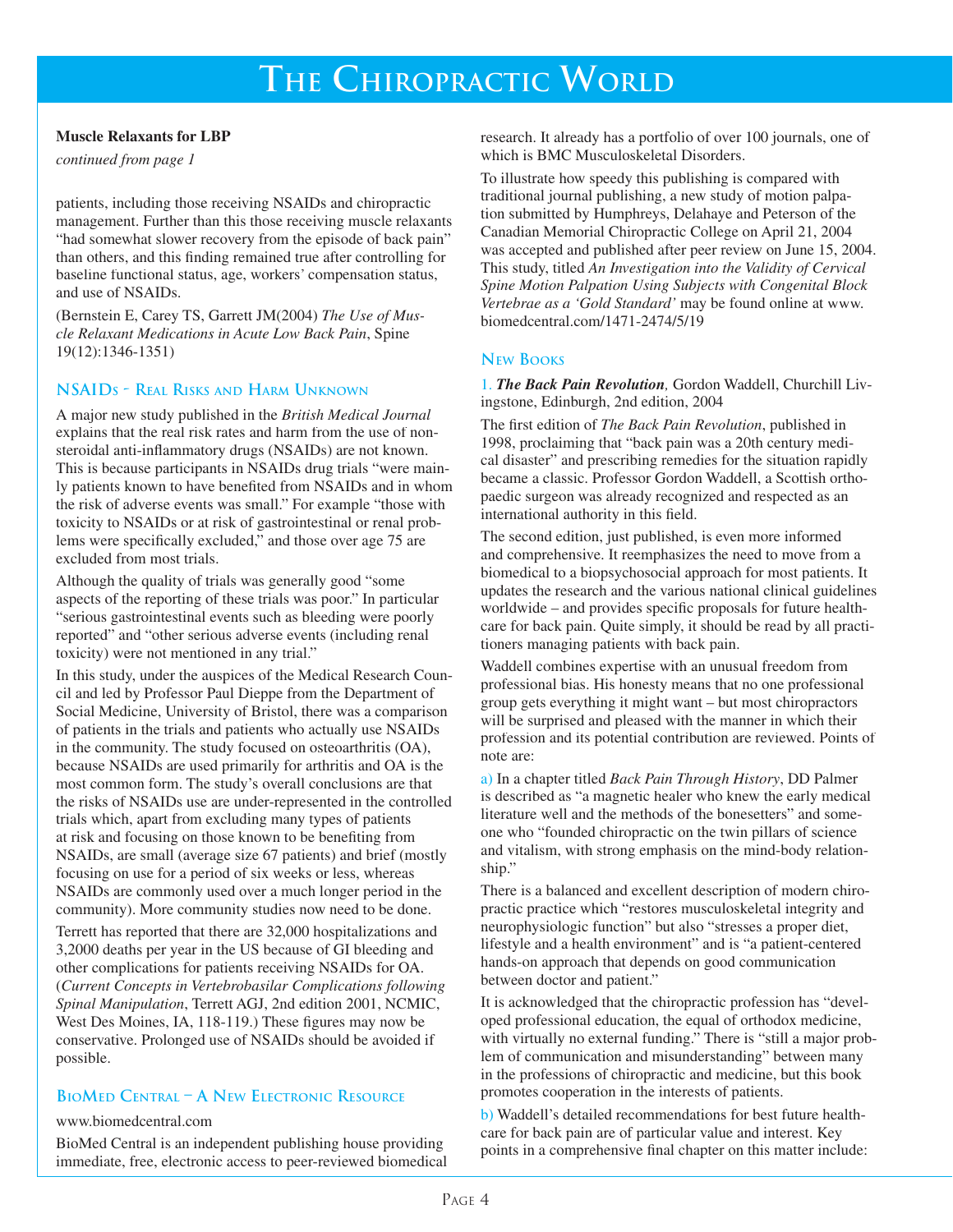# **NEWS AND VIEWS**

• There should be a shift of resources from medical specialist care to primary care.

• Primary care should manage the great majority of patients, those who have "ordinary backache." This should be in two ways. First, by primary care providers (e.g. family physicians, chiropractors, osteopaths, physical therapists). Second, for the 10% of patients who do not recover sufficiently to return to normal activities within a few weeks, by a "dedicated multidisciplinary back pain rehabilitation service" also located in primary care.

This should be led by "a specialist with expertise in back pain rehabilitation" traditionally a medical specialist but in the future specialists who "might better come from family medicine, osteopathic medicine, chiropractic medicine, behavioral medicine or physical therapy."

• The role of other medical specialist services, in secondary or tertiary settings, should be to investigate and treat the relatively small number of patients "with serious spinal pathology, nerve root problems that do not settle, and those who require consideration of surgery."

c) Dealing with relief from acute pain and disability, Waddell explains that "in view of the evidence that is now available we should organize services to make manipulation available as an option for all patients who need additional symptomatic relief . . . chiropractors, osteopaths, and an increasing number of physical therapists have professional training and expertise in manipulation . . . We also need to audit levels of education, skills and the delivery of manual therapy." With respect to treatments other than manipulation "there is a wide range of other symptomatic options, but there is little scientific evidence that they are effective."

2. *Essentials of Skeletal Radiology*, Terry Yochum and Lindsay Rowe, Lippincott Williams and Wilkins, Philadelphia, 3rd edition, 2005.

Few chiropractors will not have heard of Yochum and Rowe's definitive text on skeletal radiology. The third edition features 500 new illustrations and more than 1000 new references.

Forewords by chiropractic radiologists Reed Phillips, DC DACBR PhD and Joseph Howe, DC DACBR, medical radiologist Donald Resnick, MD, Professor of Radiology, University of California at San Diego and osteopathic radiologist Bruce Farkas, DO JD, lavish praise on a text that is scholarly, impeccably organized and "extremely user friendly." What sets this book apart from others of high quality in the field of skeletal radiology, says Resnick, is "the completeness of the coverage of the various disease processes that affect the musculoskeletal system." All imaging methods, from conventional radiography to MRI, for all skeletal disorders and developmental abnormalities, are illustrated for the clinician – "it is all here in the pages of this work."

3. *Ultimate Back Fitness and Performance*, Stuart McGill, Wabuno Publishers, Waterloo, Canada, 2004.

What are the best exercise programs for the back? What program should you be selecting for prevention of injury, sports performance enhancement and rehabilitation after injury for

your patients? Here, from Stuart McGill, PhD, Professor of Spine Biomechanics at the University of Waterloo, Canada, a world renowned researcher and authority in this field, is his much-anticipated book answering those questions and summarizing the research. It is highly impressive.

• McGill starts by explaining why the many books, videos, manual and pamphlets with a standard set of exercises will not help many people. First, each person has individual needs, and second, many commonly accepted 'wisdoms' about back training are wrong. He reviews these 'wisdoms' – which relate to stretching (for various individuals and performance tasks it is not helpful), strength training (not as valuable as endurance), motor patterns (key to back fitness, but inhibited by various exercises given after back injuries), misdirected exercises aimed at one muscle group alone, etc.

• Having challenged much conventional thinking he then presents the anatomical and scientific foundation for back exercise and fitness, and then a complete description of building a five stage program for rehabilitation and/or performance enhancement. These five stages are recognizing and re-patterning disturbed motor programs, enhancing stability and then endurance, and finally moving to strength then power and agility training. Many examples illustrate each step and there is a focus on how to identify critical components for each individual's needs – having regard to general biomechanics and the demands of individual activities/sports.

Further information on content and purchase of this text, selfpublished by McGill to reduce costs, can be found at www. backfitpro.com or by email to Kathryn@backfitpro.com.

4. *Golden Rules for Vibrant Health*, Joseph Sweere, Basic Health Publications Inc., North Bergen, NJ, 2004.

Many chiropractors, particularly in North America, will be interested to read and make their patients aware of this selfhelp guide to health and life from Dr. Joseph Sweere of Northwestern Health Sciences University in Bloomington, Minnesota – in a simple, practical and wise manner it crystallizes his 40 years experience as a chiropractic clinician, author and educator.

The book, now available in major US bookstores, has enthusiastic endorsement from chiropractic and medical experts prominent in the field of holistic health (e.g. Dan Redwood, DC, Cheryl Hawk, DC PhD and Norman Shealy, MD PhD, founding President, American Holistic Medical Association). There are chapters on food, water, exercise, rest and breathing, choosing health care providers, preventing many specific problems from heart disease and headaches to respiratory disorders and depression, stress management, relationships and attitudes and belief systems.

It is "the most comprehensive holistic guidebook I have seen", says Dr. Cheryl Hawk, but "is also very practical in giving readers specific actions to follow in all areas discussed." For example a nutrition chapter dealing with the right ratio of alkalinity and acidity for your body explains the health benefits of a predominantly alkaline state, lists specific foods and balances, makes recommendations and then indicates how to monitor the situation through simple and inexpensive saliva tests.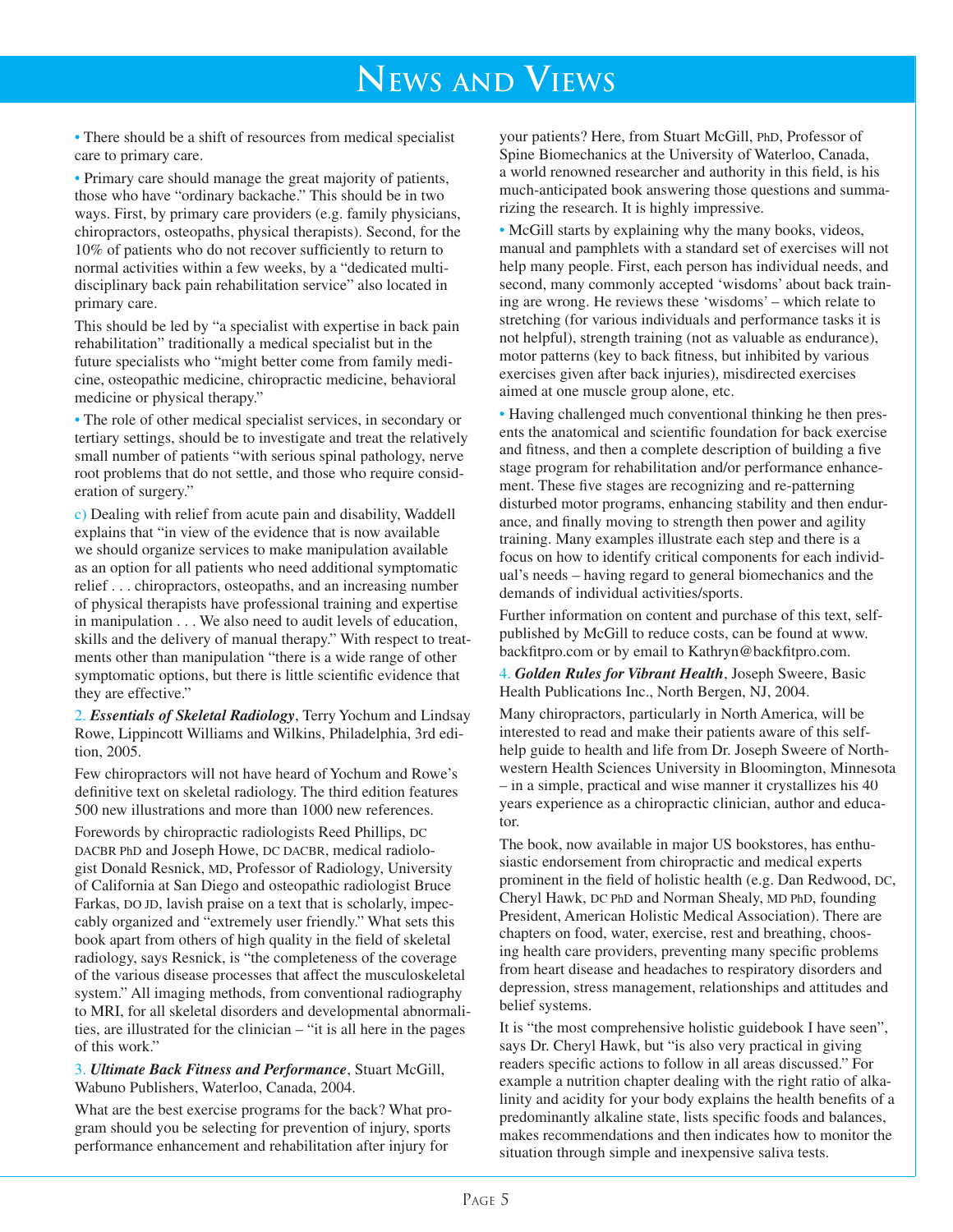#### **Main Article** *continued from page 3*

lege, Portland, Oregon and Bruce Goldberg, MD from the Department of Family Medicine, Oregon Health and Science University, Portland<sup>25</sup> and colleagues in which:

a) A group of 2,870 patients with acute and chronic low-back pain of mechanical origin was studied. The patients received treatment in 51 chiropractic clinics (60 treating chiropractors) and 14 community medical clinics (111 treating medical doctors).

A practice-based, prospective observational research model was chosen rather than a randomized controlled trial for two reasons – first because it was more appropriate for the research questions being asked, which related to a wide range of data on practice, and was more appropriate for long-term follow-up of patients, and second because this type of research better reflects usual practice in the healthcare system (has better 'external validity').

b) Patients received 'usual medical care' (medication, physical therapies, exercise plan and self-care education) or 'usual chiropractic care' (spinal manipulation, physical therapies, exercise plan and self-care education).

c) The subset of patients with back pain and leg pain radiating below the knee had results of major clinical significance. After adjustment of the results to allow for any differences between the chiropractic and medical treatment groups at the commencement of the study:

i) On the 100 point Visual Analogue Scale for pain, at two weeks there was a 21.7 greater reduction in pain score for those patients receiving chiropractic care. That approximate level of advantage was maintained over 12 months (with measurements at 1, 3 6 and 12 months).

ii) On the Revised Oswestry Disability Questionnaire measuring patient-assessed ability to perform daily activities, there was a 9% superiority in reduced disability for chiropractic patients at two weeks, and this was maintained throughout three years follow-up. This is in circumstances where a 5% improvement is clinically significant. (Chiropractic patients improved much more than 9% of course – this was only the greater extent of their improvement over the patient group receiving conservative medical care).

11. Further controlled trials are needed. These should, for example, compare different approaches to conservative care, different protocols of spinal adjustment within chiropractic practice (e.g. side posture and flexion/distraction), manipulation by professionals with differing education and skill levels, and chiropractic manipulation combined with different adjunctive measures.

However the effectiveness of chiropractic management generally, and side-posture manipulation specifically, currently have as much or more research support as any other form of conservative care for patients with disc herniation. Many patients in the above studies who recovered following chiropractic manipulation, had failed to get relief from other methods of conservative care.

12. **How does manipulation work?** This remains unclear but likely mechanisms include:

a) Increased joint motion induced by manipulation allows the inflammation from disc material to subside more easily, and/or:

b) Manipulation may provide input to functional reflexes, modifying pain; and/or

c) Manipulation reduces related and overlying pain from the facet joints.

13. **Level of skill**. Cassidy, Thiel and Kirkaldy-Willis, foremost authorities in this field who have introduced chiropractic manipulation and management in the setting of a major orthopedic hospital out-patient clinic in Canada, emphasize the need for appropriate professional training and skill and warn that "subtle variations of manipulative techniques can be important in the treatment of disc herniation."4 In particular:

a) Patients with nerve root entrapment from herniation respond best to manipulations that maintain lumbar lordosis. Pre-positioning should allow for manipulation with minimal force or thrust. Conversely, manipulation that flexes and/or compresses the lumbar spine should be avoided. Ischial contact pelvic manipulations, which do both, can aggravate disc herniations.

b) Mobilizing the segment back and forth through passive range of motion is "an important and necessary" preliminary to manipulation. If mobilization increases distal leg pain or the patient cannot tolerate it, it is wrong to proceed to manipulation at that time.

In severe cases the first few manual treatments should involve mobilization without manipulation. In cases where manipulation increases leg pain and neurological deficit it should obviously be discontinued. In the rare cases where saddle anesthesia or bowel or bladder dysfunction develop, the patient should be referred for surgical assessment.

### **F. SAFETY OF MANIPULATION**

14. Despite the above evidence, the conservative treatment of disc herniation by medical doctors still does not generally include referral for manipulation. One reason for this may be presumed lack of safety, and fear that joint manipulation may cause further injury to an already weakened disc. Yet:

a) All published medical experts in manipulation such as Bourdillon and Day in Canada,<sup>13</sup> Lewit in the Czech Republic, <sup>14</sup> and Maigne in France, <sup>25</sup> agree with the chiropractic and osteopathic professions that skilled manipulation is safe and appropriate for the great majority of patients with disc herniation and should be considered a first option for conservative care.

b) In a comprehensive literature review in 1992, assessing all the studies internationally in English, French and German and reporting adverse effects of lumbar spinal manipulation up to 1991, Terrett and Kleynhans,<sup>26</sup> found a total of 65 cases in which disc-related complications were alleged. Nearly half (44%) were medical manipulation under anesthesia.

In an extremely thorough systematic review published this year, updating Terrett and Kleynhans' work to 2002 and assuming that all reported cases were in fact caused by manipulation, Oliphant provides a best estimate of the risk of spinal manipulation causing a clinically worsened disc herniation of "less than one in 3.7 million treatments." 10

c) The above figures relate to case reports, where causation is asserted but often unproven. Oliphant also pools all the subjects of trials and prospective and retrospective studies who received lumbar spinal manipulation for back and/or leg pain, and where adverse effects were discussed. Notably:

i) There was not one serious complication in over 2,100 patients and 13,100 treatments.

ii) This includes four studies that focus specifically on spinal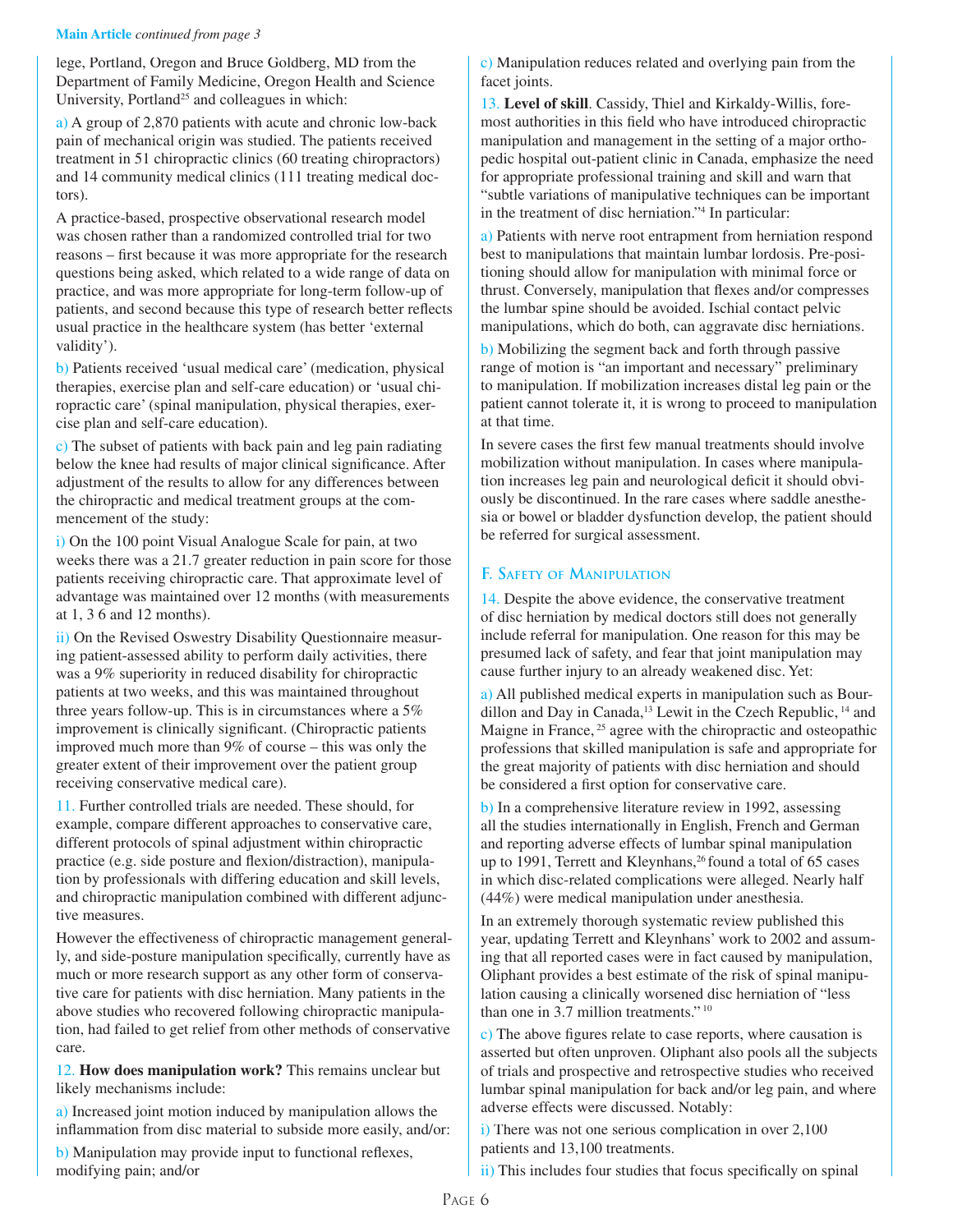manipulation for disc herniation. These represent 117 patients and over 2,000 treatments.

15. A detailed understanding of the relevant anatomy and biomechanics supports the above statistics, and the claim that, even in the presence of a weakened disc, manipulation is safe. A generation ago some researchers, such as Farfan, $27$  suggested that rotational stress (torsion) for manipulation might cause disc failure. However, Cassidy et al.<sup>4</sup> have analyzed their work, and subsequent evidence, and disagree for these reasons:

a) Farfan's work shows that normal discs withstand an average of 23° of rotation before failure, degenerated discs 14°. However the posterior facet joints in the lumbar spine only allow about 2-3° of rotation. Failure of the disc from rotational force (torsion) could only arise following fracture of the facets.

b) When researchers such as Farfan, working experimentally rather than with patients, have shown disc failure from torsion, the failure is in the form of peripheral tears in the annulus rather than prolapse or herniation, as shown in Figure 2.

c) The structure of the lumbar disc is in fact very well-suited to resist rotational forces. The collagen fibers in the annulus cross in successive layers tilted at 60-70° from the spinal axis. They are so arranged that "during the coupled motions of lateral bending and rotation, half of the annular fibers are placed under a tensile stress" while the others are not. The disc provides "more resistance to torsion than to other directions of force." (Flexion actually results in more displacement and higher internal pressures in the disc than torsion.)

Cassidy et al. conclude that in general "it is hard to comprehend how the small amount of rotation introduced during side-posture manipulation could damage or irritate a healthy or herniated disc."

# **G. CONCLUSION**

16. If the conservative management of disc herniation is to be consistent with best scientific evidence available, or in other



words evidence-based, a first line option for patients should be skilled manual care supported by adjunctive methods, as in chiropractic care. In the acute stage mobilization techniques are used, in the sub-acute state a range of mobilization and manipulation techniques.

Arguably the most experienced and respected medical voice on this matter is that of Professor Karel Lewit, the Prague neurologist and manual medicine specialist. In his words, where the term 'blockage' is the equivalent of the chiropractic terms 'subluxation' or 'dysfunction'.

"In disc prolapse concomitant blockage may cause the patient's condition to deteriorate considerably, so that after treatment of the blockage the clinical condition may be greatly improved. To what extent this can happen cannot be easily foretold, but it is always worth trying provided we use the right technique."

The better studies of chiropractic management, including those by Cassidy, Thiel and Kirkaldy-Willis in Canada, and Haas, Goldberg et al. in the US, are well-designed, by respected senior researchers, interdisciplinary, and demonstrate both safety and effectiveness. Cassidy, Thiel and Kirkaldy-Willis put it succinctly:

"The efficacy of side-posture manipulation for lumbar disc herniation has been established".<sup>4</sup> TCR

### **REFERENCES**

1. Weber H (1994) The Natural History of Disc Herniation and the Influence of Intervention, Spine 19:2234-2238.

2. Saal J (1996) Natural History and Nonoperative Treatment of Lumbar Disc Herniation, Spine 21:2S-9S.

3. Postacchini F (1996) Results of Surgery Compared with Conservative Management for Lumbar Disc Herniations, Spine 21:1383-1387.

4. Cassidy JD, Thiel HW, Kirkaldy-Willis KW (1993) Side Posture Manipulation for Lumbar Intervertebral Disk Herniation, J Manipulative Physiol Ther 16(2):96-103.

5. Gibson JNA, Grant I, Waddell G (1999) The Cochrane Review of Surgery for Lumbar Disc Prolapse and Degenerative Lumbar Disc Prolapse and Degenerative Lumbar Spondylosis, Spine 24:1820-1832.

6. Fritzell P, Hagg O et al. (2001) A Swedish Lumbar Spine Study Group. A Multicenter Randomized Controlled Trial from the Swedish Lumbar Spine Study Group, Spine 26:2521- 2534.

7. Wiesel SW (1984) A Study of Computer-Assisted Tomography: The Incidence of Positive CAT Scans in an Asymptomatic Group of Patients, Spine 9(6):549-551.

8. Bozzao A, Gallucci M et al. (1992) Lumbar Disk Herniation: MR Imaging Assessment of Natural History in Patients Treated Without Surgery, Neuroradiology 185:135-141.

9. Haas M, Goldberg B et al. (2004) A Practice-Based Study of Patients with Acute and Chronic Low-Back Pain Attending Primary Care and Chiropractic Physicians: Two-week to 48 Month Follow-up, J Manipulative Physiol Ther 27:160-169

10. Oliphant D (2004) Safety of Spinal Manipulation in the Treatment of Lumbar Disk Herniations: A Systematic Review and Risk Assessment, J Manipulative Physiol Ther 27:197- 210.